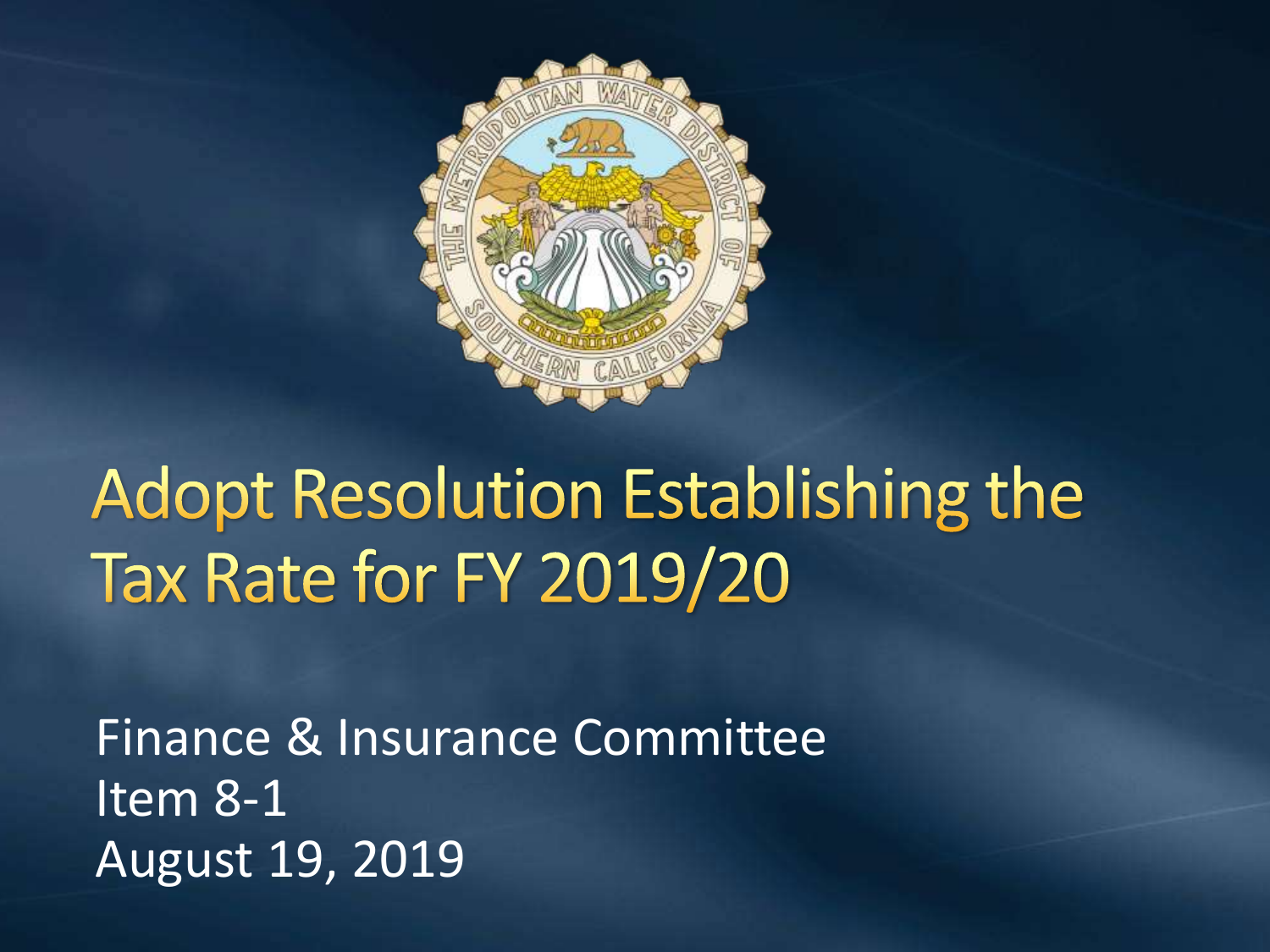# **Ad Valorem Tax Background**

- Metropolitan Water District (MWD) Act authorizes property taxes to pay obligations of the district
- **Proposition 13 allows agencies to repay existing** voter-approved indebtedness
- **Metropolitan's share of State Water Contract** (SWC) costs are within the exception for indebtedness
- **Metropolitan's general obligation bonds are** within the exception for indebtedness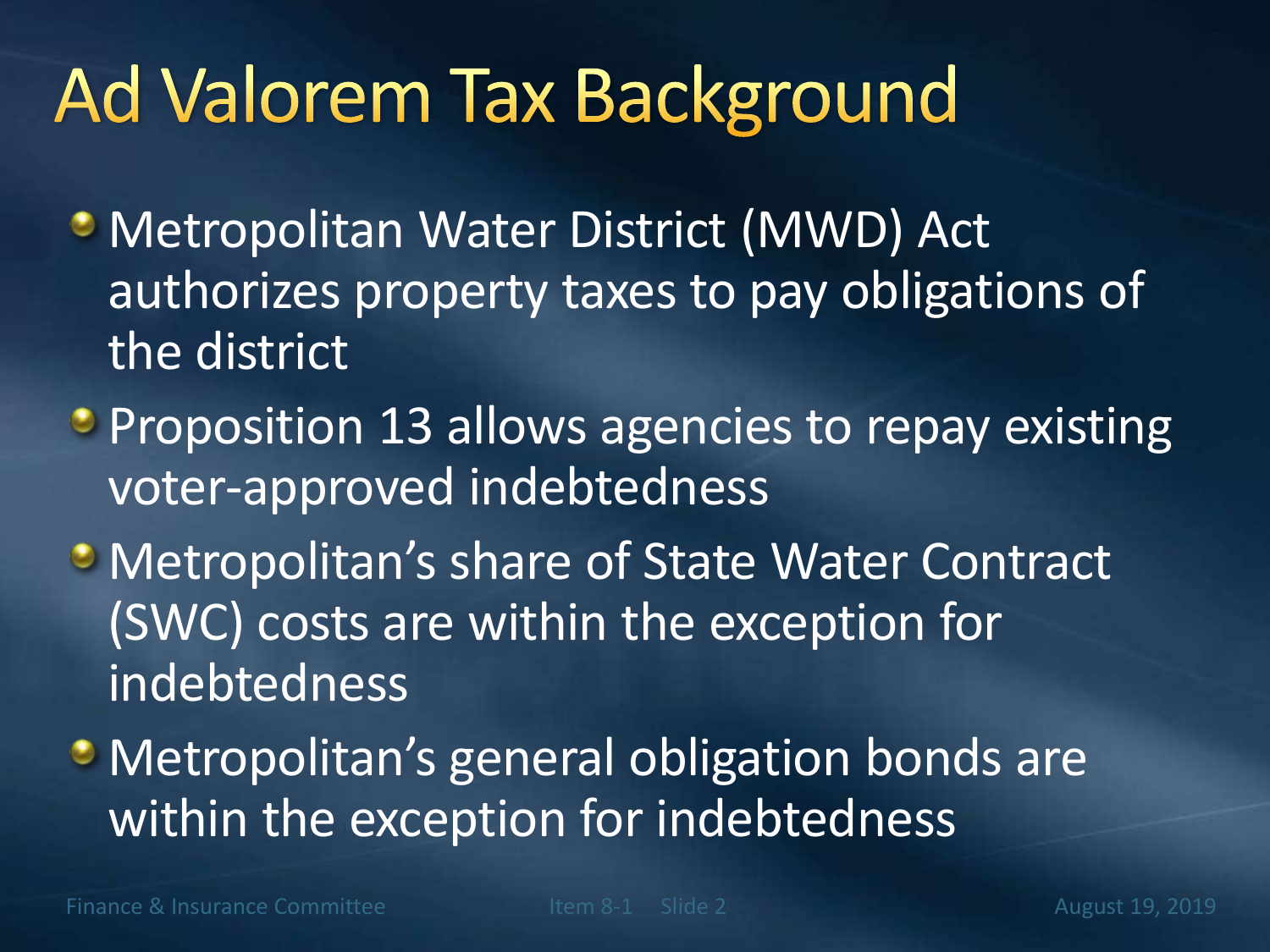### **MWD Act Section 124.5**

- MWD Act Section 124.5, enacted in 1984, limits ad valorem property taxes to recover:
	- Metropolitan's general obligation bonds debt service
	- <sup>o</sup> A portion of its State Water Contract obligations, limited to the debt service on state general obligation bonds (Burns-Porter bonds) for facilities benefitting Metropolitan
- **The Section 124.5 limitation does not apply if the** Board makes the required determination following a noticed public hearing, with separate notice to the Legislature

**Board has suspended the limitation for FYs 2013/14** through FY 2019/20

Finance & Insurance Committee The Item 8-1 Slide 3 August 19, 2019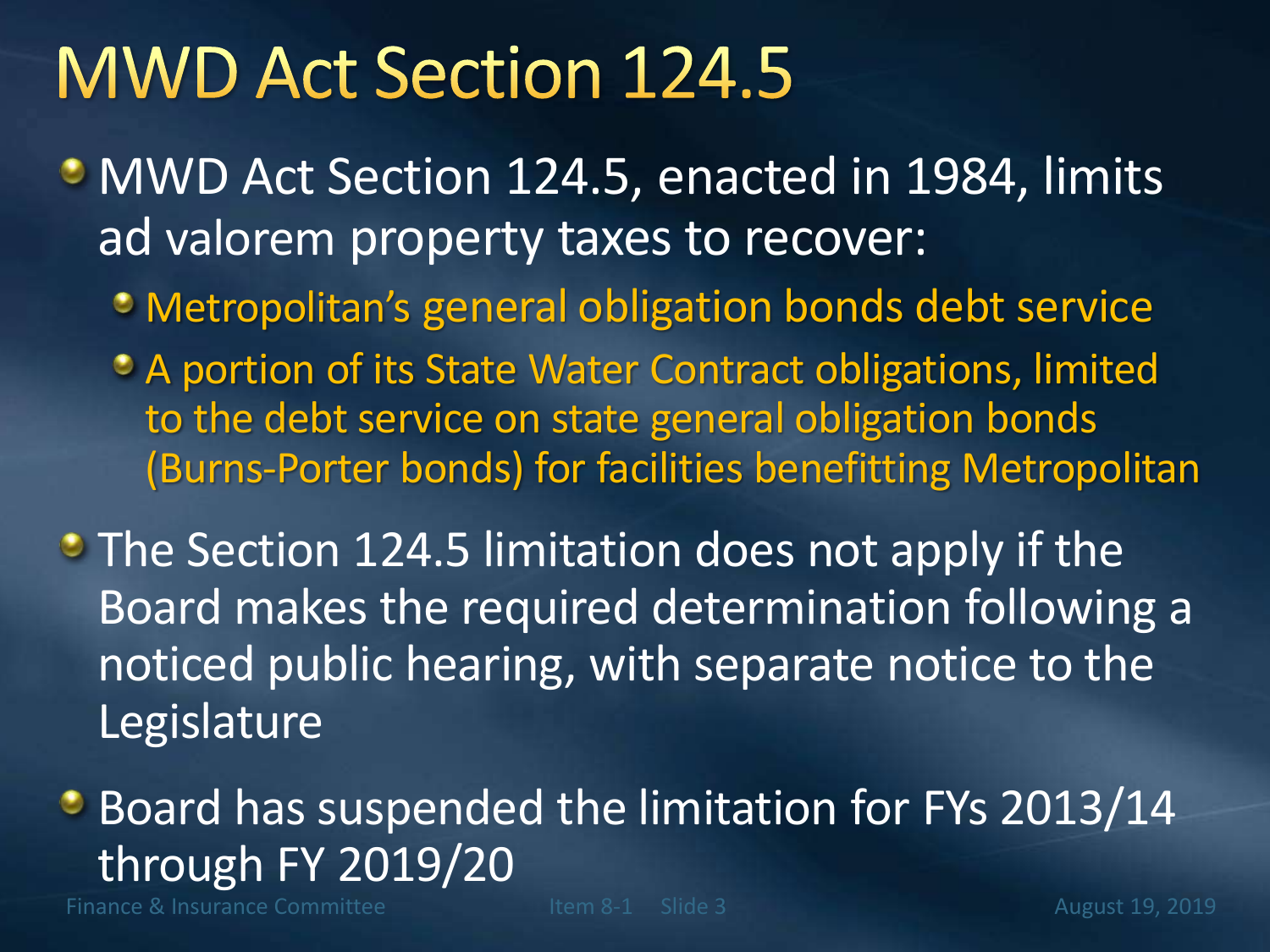### **Process**

- **February 2018: Noticed Legislature**
- March 2018: Public Hearing
- **April 2018: Board adopted the resolution** suspending Section 124.5 for FYs 2018/19 and 2019/20
- August 2018: Board established the tax rate for FY 2018/19
- August 2019: Establish the tax rate for FY 2019/20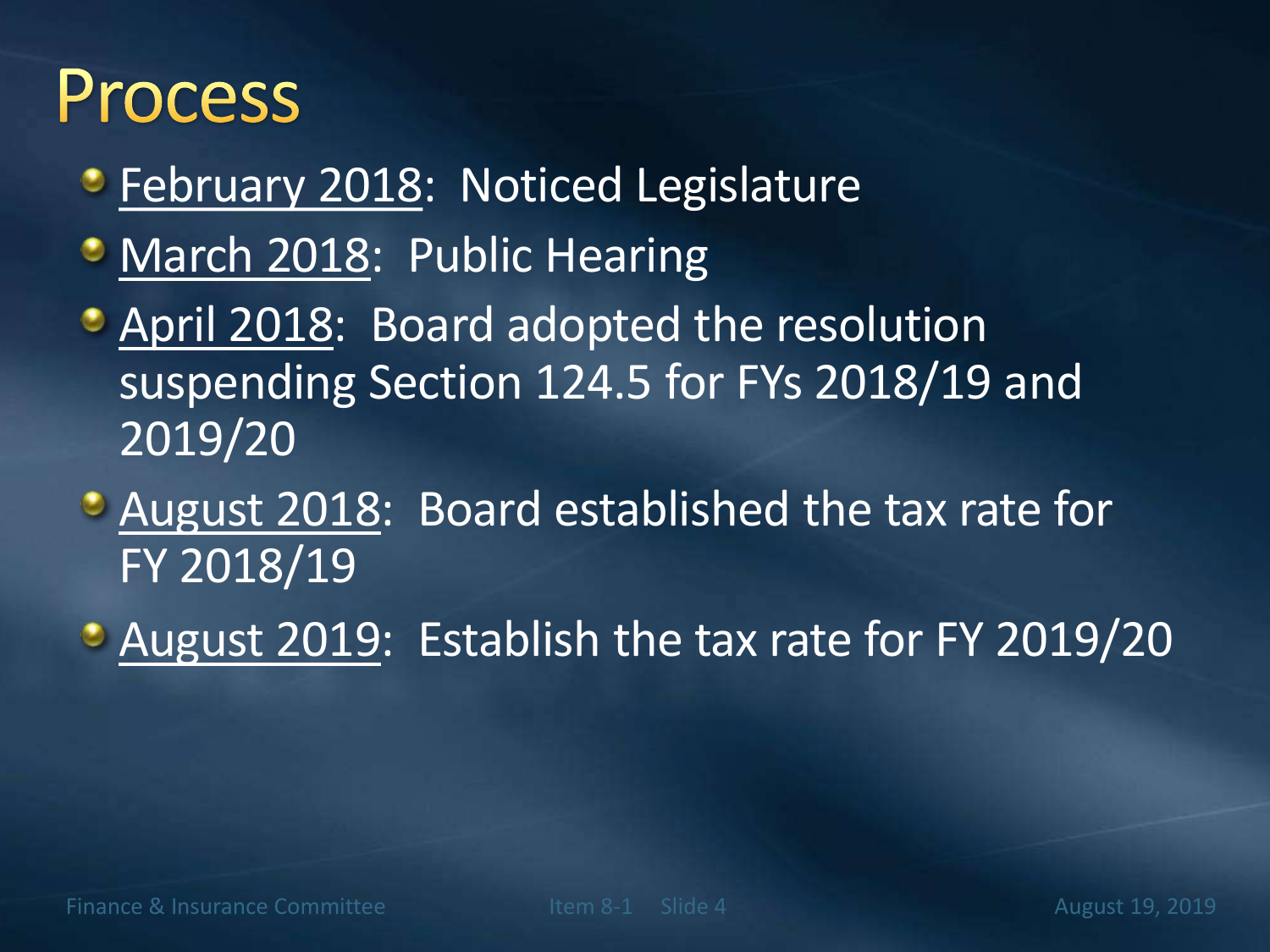## **Current Ad Valorem Tax Rate**

- .0035% of assessed valuations
- A single-family residence in Metropolitan's service area assessed at \$400,000 currently pays about \$14 per year in ad valorem taxes towards Metropolitan's costs
- **Proposal to maintain the rate**

Biennial budget for FYs 2018/19 and 2019/20, water rates for CYs 2019 and 2020, and charges for CYs 2019 and 2020, adopted in April 2018 and April 2019, respectively, are based on continuation of existing tax rate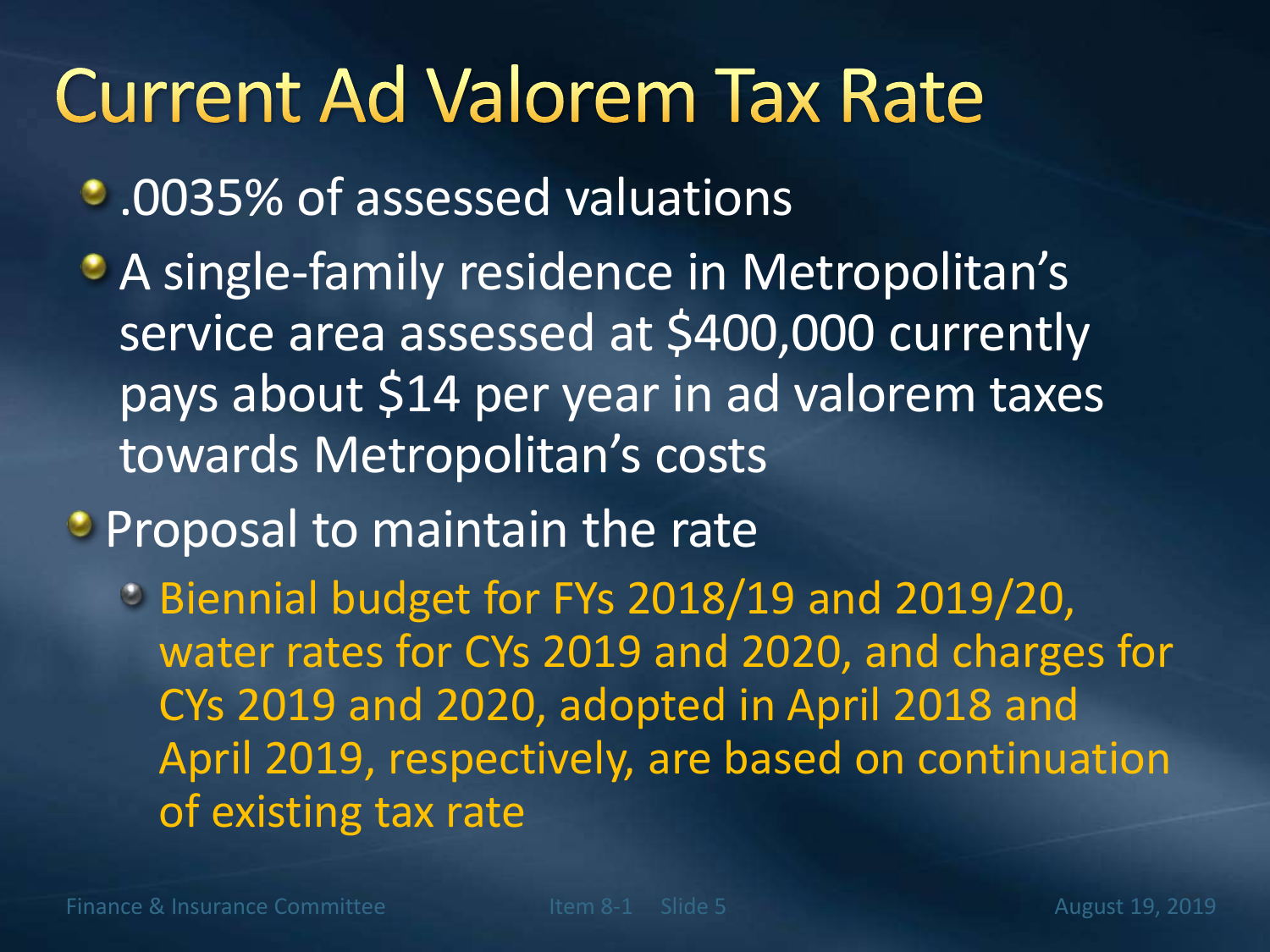# **Historical Property Tax Rate**



**Fiscal Year Ending**

Finance & Insurance Committee Item 8-1 Slide 6 August 19, 2019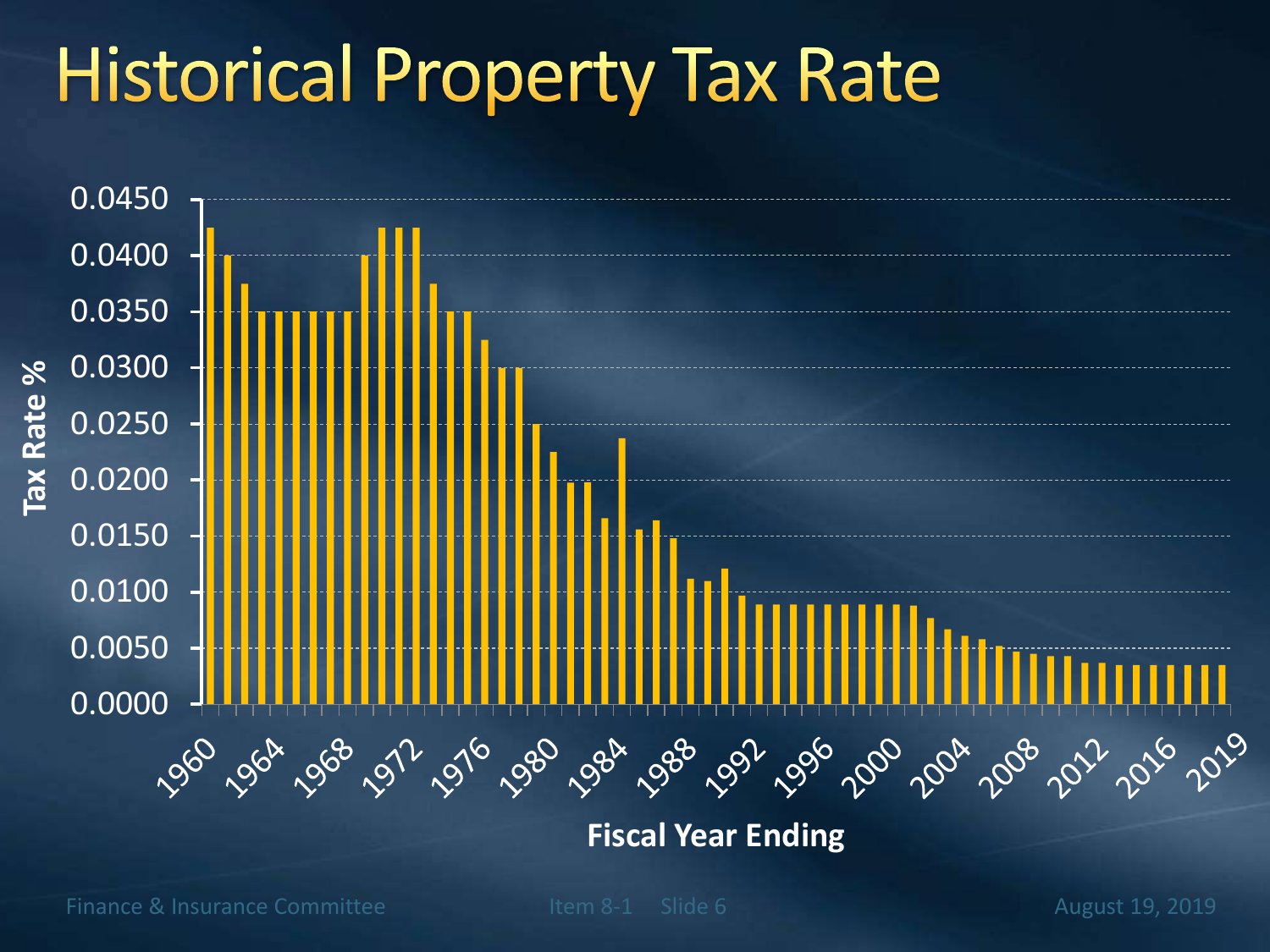## State Water Contract Costs\*



\*without costs for California WaterFix in the 10-year forecast

Finance & Insurance Committee Item 8-1 Slide 7 August 19, 2019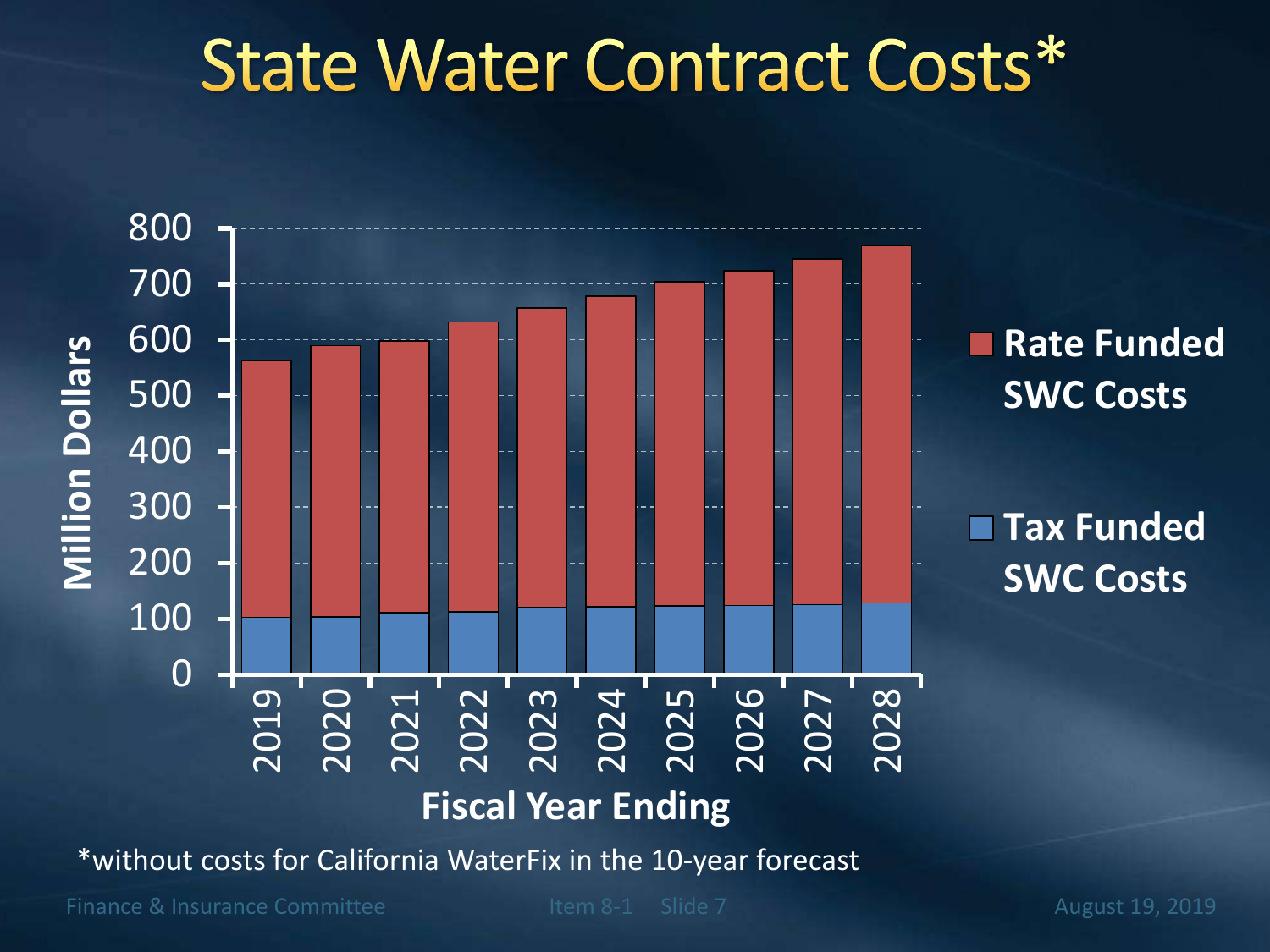#### **Maintaining the Ad Valorem Tax Rate**

- **•** Fundamental to fiscal health are mechanisms for funding immediate and anticipated SWC obligations that are balanced
- **SWC obligations have steadily increased and are expected to** continue to increase
	- ~34 percent of budgeted expenditures; the single largest cost category
- Ad valorem taxes help ensure a fair and appropriate balance between fixed costs and fixed revenues
	- ~80 percent of Metropolitan's costs are fixed, yet only 15 percent of revenues are fixed
	- ~70 to 80 percent of SWC obligations are fixed, yet ad valorem taxes on Burns-Porter bonds are only 2 percent of the SWC costs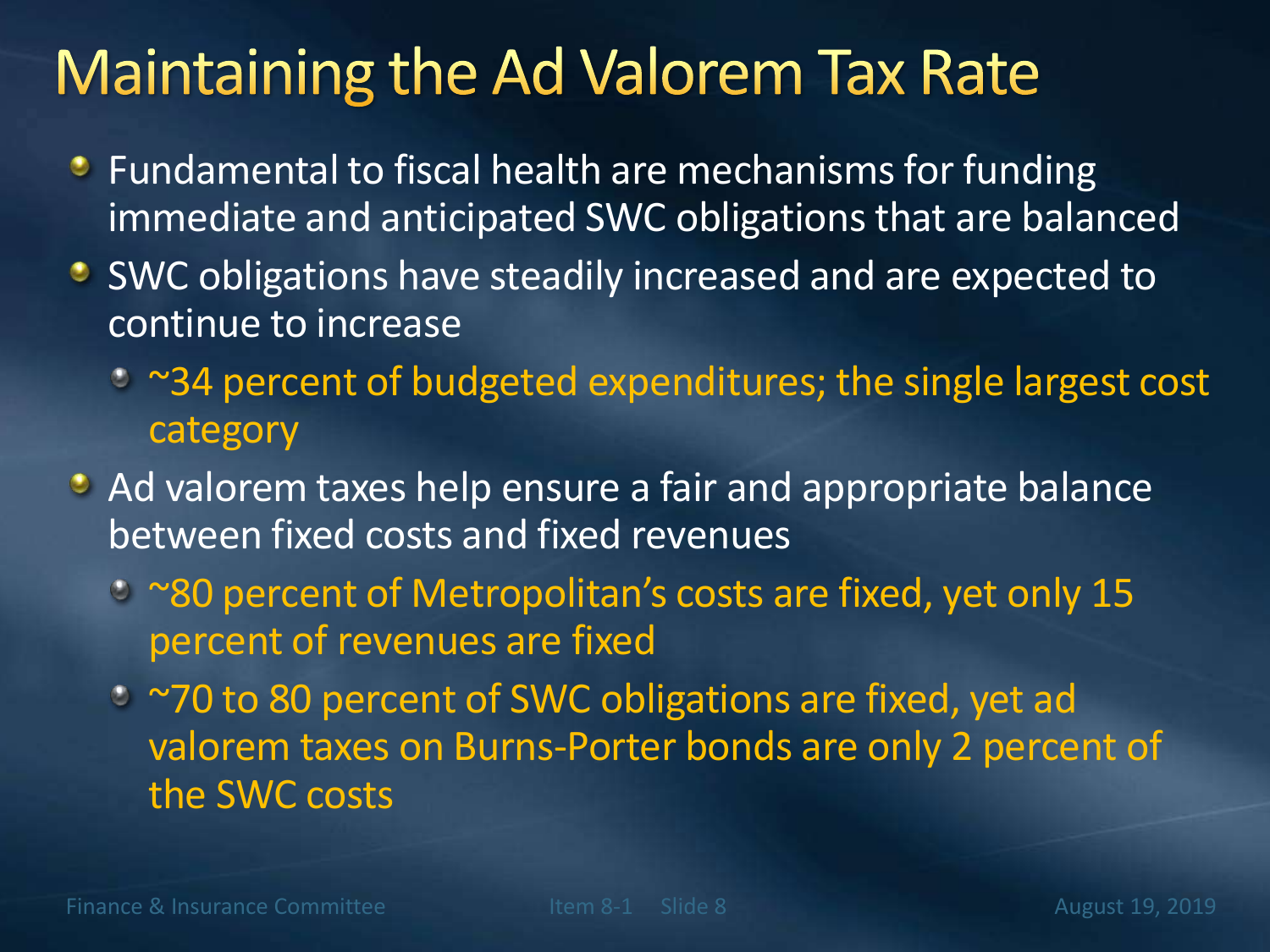### **Maintaining the Ad Valorem Tax Rate**

- Metropolitan provides a reliable supplemental water supply to a broad service area; the region and its substantial economy benefit from the availability of water
- **Ad valorem taxes ensure:** 
	- The cost of Metropolitan's services are shared by all propertyowning residences and businesses
	- The diversity of fixed revenues is maintained, which supports strong credit ratings
	- The diversity of fixed versus volumetric revenues preserves equity across member agencies
	- The balance of property taxes, rates, and charges are balanced and promote long-term fiscal health
	- A critical fixed source of revenue is maintained when alternative new collections from properties are unavailable or impractical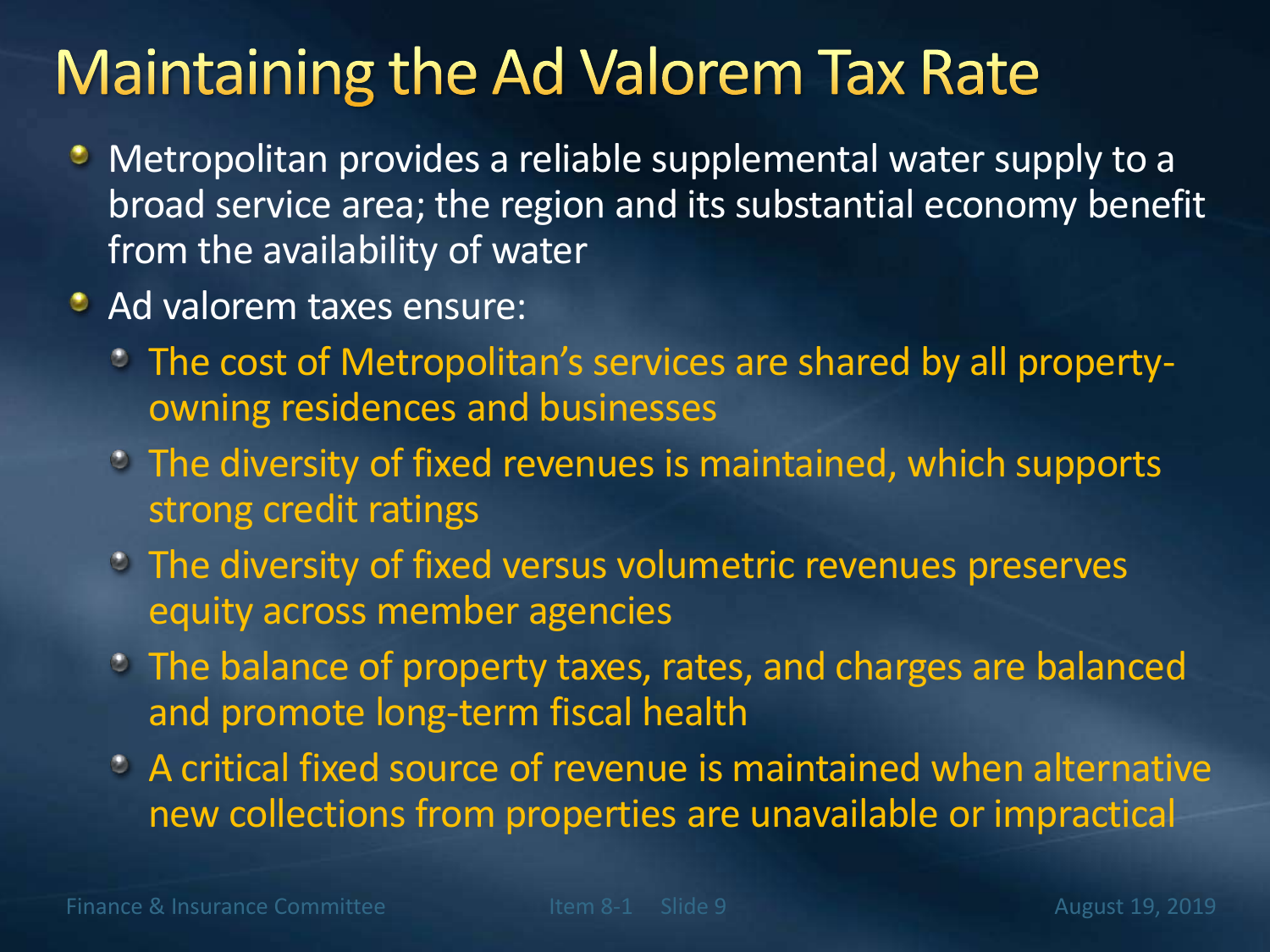## **Revenue Trend**



\* Includes water sales, exchanges and wheeling

Finance & Insurance Committee Item 8-1 Slide 10 August 19, 2019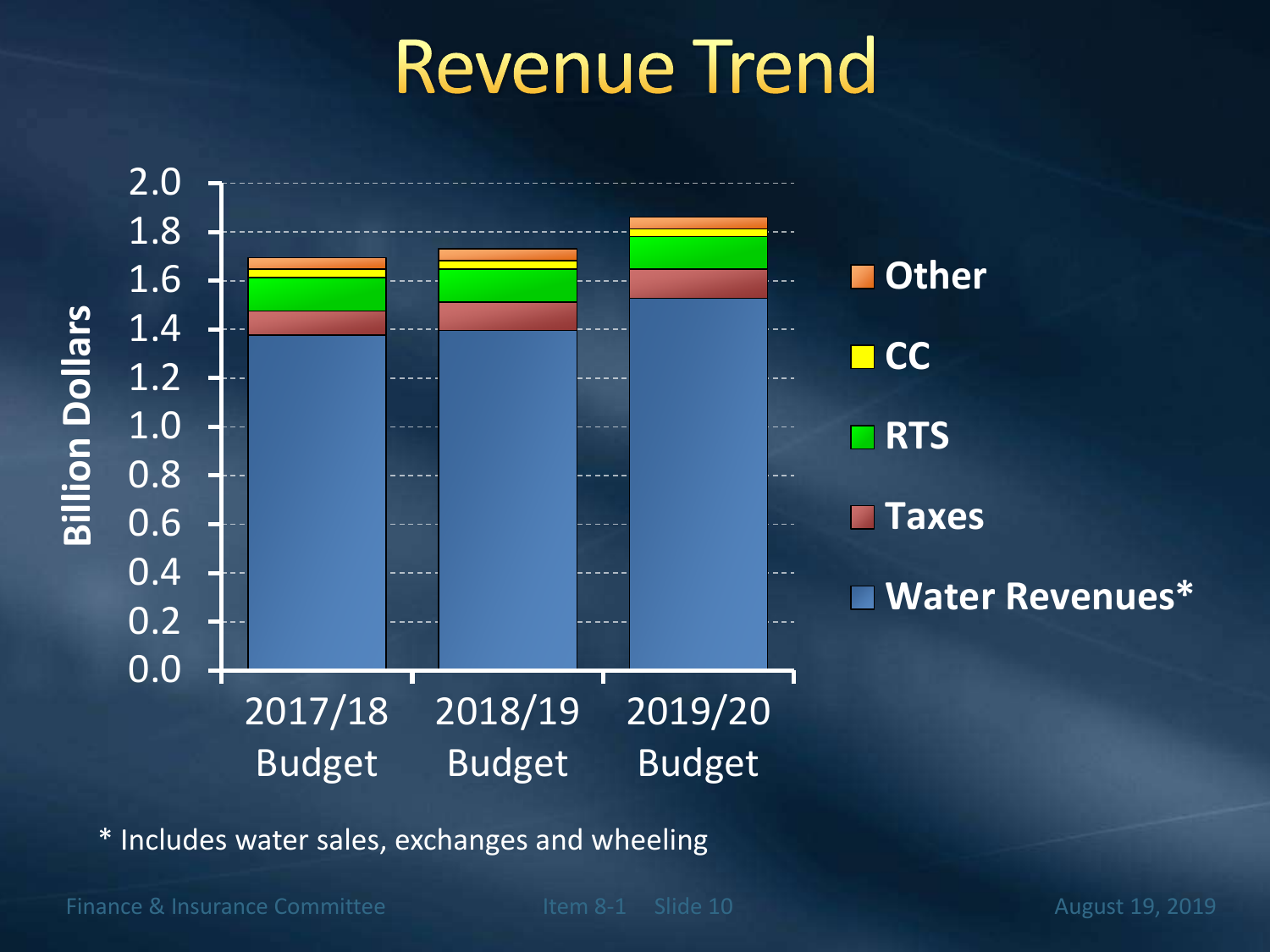## **Board Options Option #1**

- Adopt Attachment 1, Resolution Levying Ad Valorem Property Taxes for the Fiscal Year Commencing July 1, 2019 and Ending June 30, 2020, maintaining the tax rate of .0035% of assessed valuation (exclusive of annexation levies), the same rate levied in FY 2017/18
- **C** Direct staff to transmit that resolution to the county auditors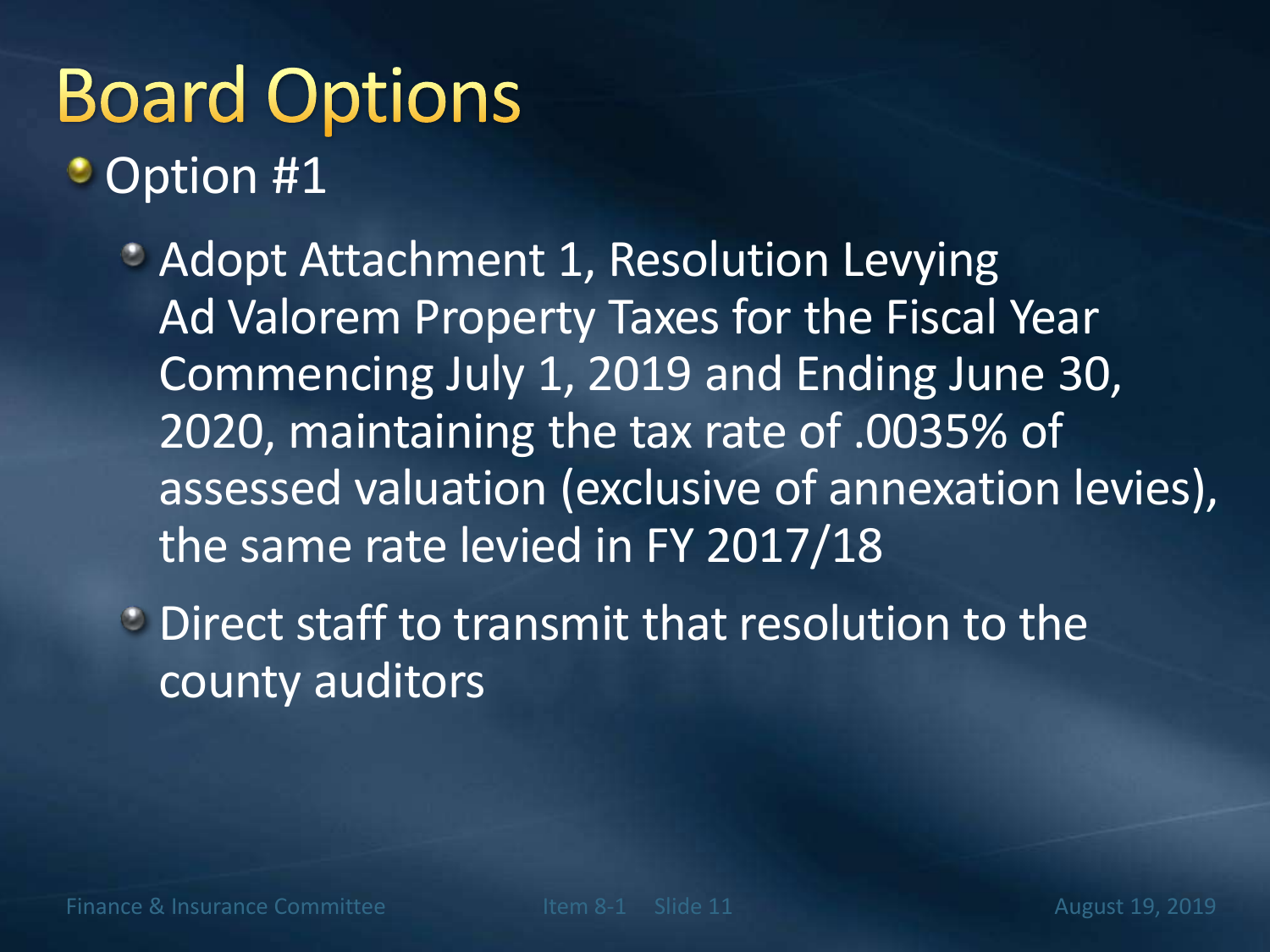### **Board Options (continued)** Option #2

- **Adopt Attachment 2, Resolution Levying Ad Valorem** Property Taxes for the Fiscal Year Commencing July 1, 2019 and Ending June 30, 2020 at a different rate (exclusive of annexation levies)
	- And direct staff to set a process to revisit the FY 2020 portion of the current biennial budget and the water rates and charge for CY 2020, which were adopted based on an assumption that the existing .0035% ad valorem property tax rate would continue
- **Direct staff to transmit that resolution to the county** auditors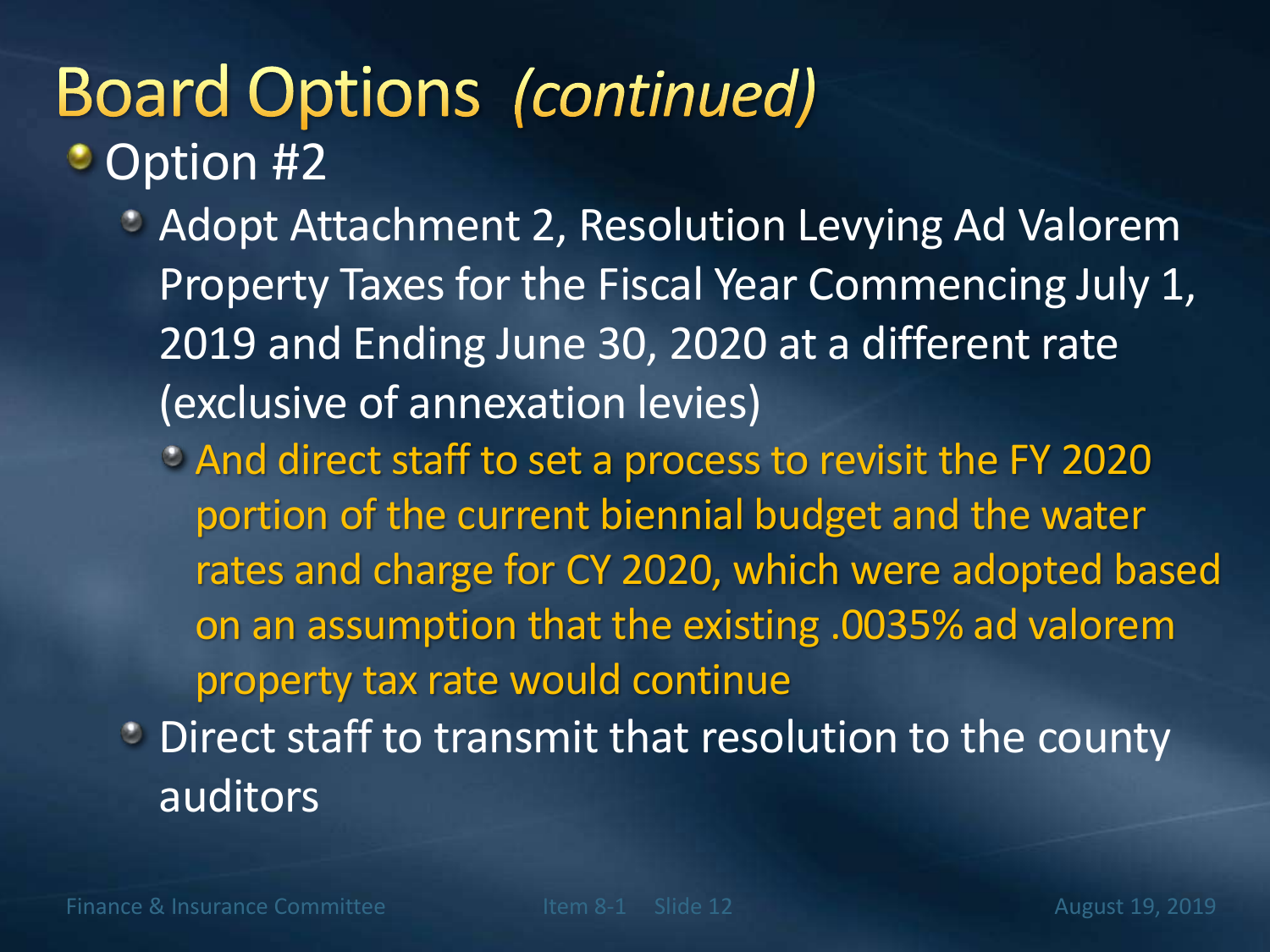# **Staff Recommendation**

#### **Option #1**

- Adopt Attachment 1, Resolution Levying Ad Valorem Property Taxes for the Fiscal Year Commencing July 1, 2019 and Ending June 30, 2020, maintaining the tax rate of .0035% of assessed valuation (exclusive of annexation levies), the same rate levied in FY 2017/18
- **C** Direct staff to transmit that resolution to the county auditors